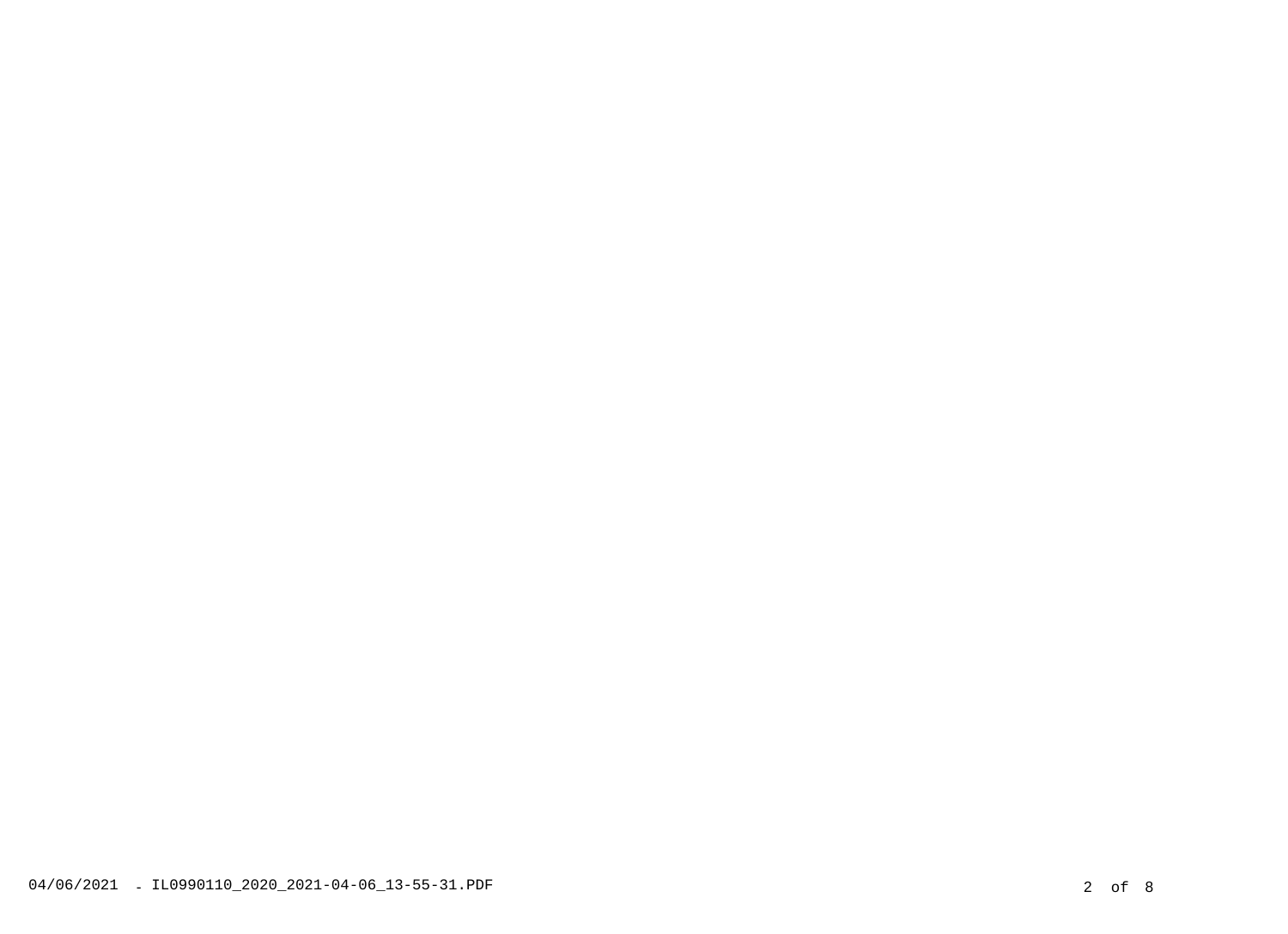## Source Water Information

| Source Water Name | Type of Water | Report Status Location |                                   |
|-------------------|---------------|------------------------|-----------------------------------|
| WELL 6 (01167)    | GW            | Active                 | 2651 North 2553rd Road River Road |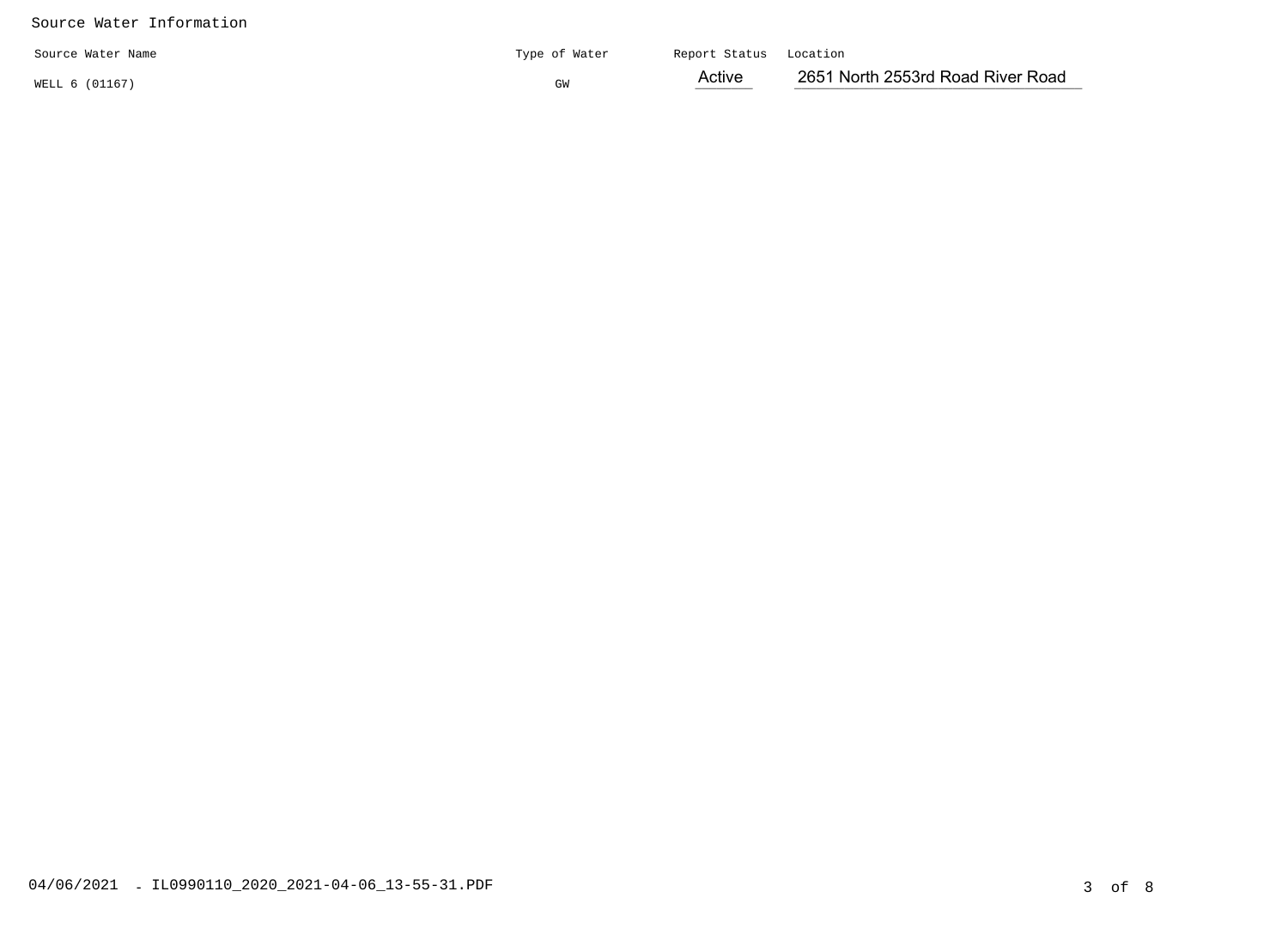### Source Water Assessment

We want our valued customers to be informed about their water quality. If you would like to learn more, please feel welcome to attend any of our regularly scheduled meetings. The source water assessment for our supply has been completed by the Illinois EPA. If you would like a copy of this information, please stopby City Hall or call our water operator at \_<mark>815-795-4000</mark>\_\_\_\_. To view a summary version of the completed Source Water Assessments, including: Importance of Source Water; Susceptibility to Contamination Determination; and documentation/recommendation of Source Water Protection Efforts, you may access the Illinois EPAwebsite at http://www.epa.state.il.us/cgi-bin/wp/swap-fact-sheets.pl.

Source of Water: MARSEILLES SOUTHBased on information obtained in a Well Site Survey conducted in 2003 by the Illinois Rural Water Association for the Illinois EPA, there are no potential sources within 1,500 feet of the well.The Illinois EPA has determined that the Marseilles South Water System Community Water Supply's source water is not susceptible to contamination. This determination is based on a number of criteria including; monitoring conducted at thewells; monitoring conducted at the entry point to the distribution system; and available hydro geologic data on the well.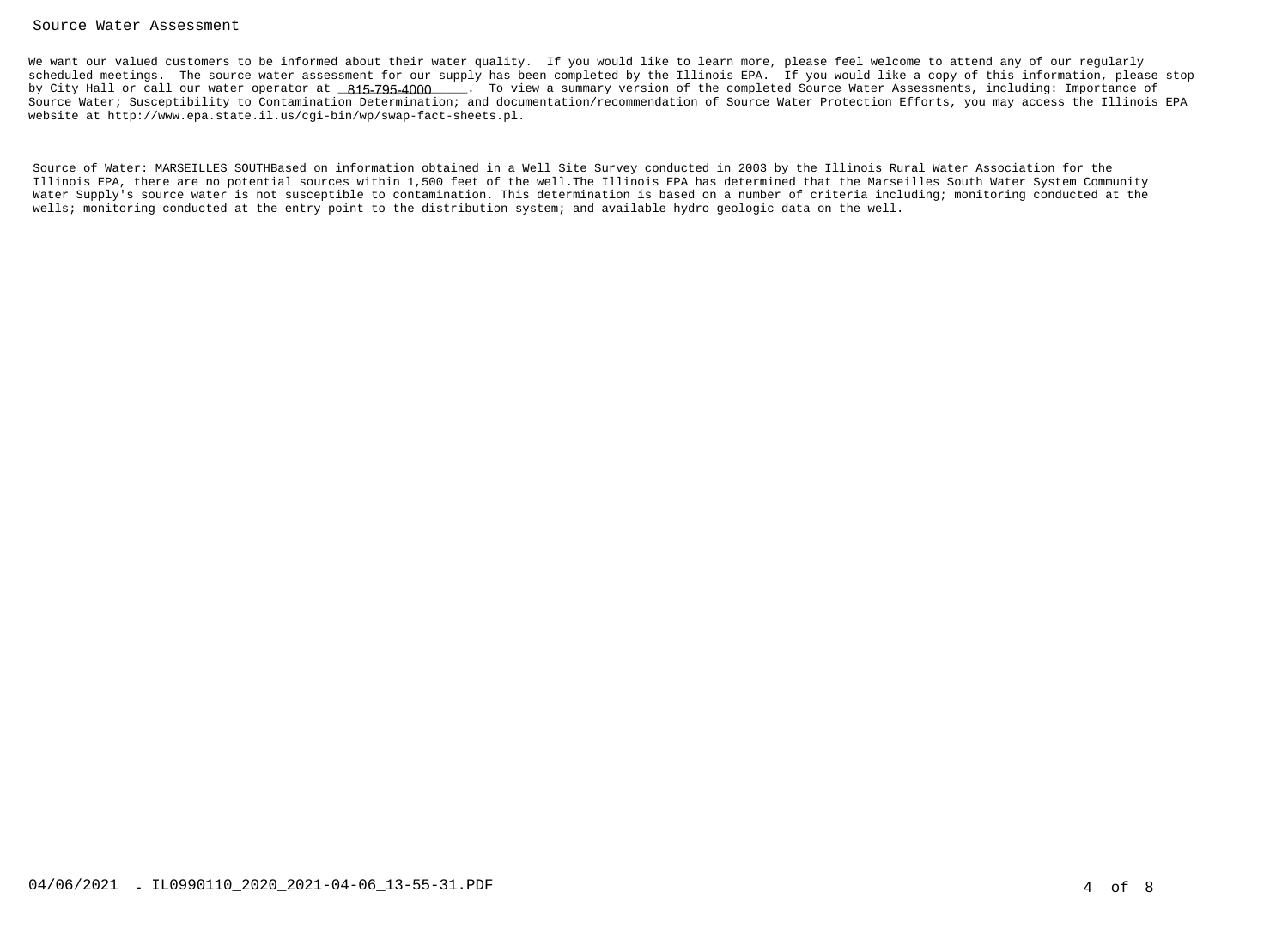#### **2020Regulated Contaminants Detected**

### **Lead and Copper**

Definitions:

 Action Level Goal (ALG): The level of a contaminant in drinking water below which there is no known or expected risk to health. ALGs allow for a margin ofsafety.

Action Level: The concentration of a contaminant which, if exceeded, triggers treatment or other requirements which a water system must follow.

| Lead and Copper | Date Sampled | MCLG | Action Level<br>(AL) | 90th<br>Percentile | # Sites Over<br>AL | Units | Violation | Likely Source of Contamination                                                                                |
|-----------------|--------------|------|----------------------|--------------------|--------------------|-------|-----------|---------------------------------------------------------------------------------------------------------------|
| Copper          | 06/19/2018   | 1.3  |                      | 0.745              |                    | ppm   |           | Erosion of natural deposits; Leaching from<br>wood preservatives; Corrosion of household<br>plumbing systems. |

### **Water Quality Test Results**

| Definitions:                                          | The following tables contain scientific terms and measures, some of which may require explanation.                                                                                                                                                                         |
|-------------------------------------------------------|----------------------------------------------------------------------------------------------------------------------------------------------------------------------------------------------------------------------------------------------------------------------------|
| Avq:                                                  | Requlatory compliance with some MCLs are based on running annual average of monthly samples.                                                                                                                                                                               |
| Level 1 Assessment:                                   | A Level 1 assessment is a study of the water system to identify potential problems and determine (if possible) why<br>total coliform bacteria have been found in our water system.                                                                                         |
| Level 2 Assessment:                                   | A Level 2 assessment is a very detailed study of the water system to identify potential problems and determine (if<br>possible) why an E. coli MCL violation has occurred and/or why total coliform bacteria have been found in our water<br>system on multiple occasions. |
| Maximum Contaminant Level or MCL:                     | The highest level of a contaminant that is allowed in drinking water. MCLs are set as close to the MCLGs as feasible<br>using the best available treatment technology.                                                                                                     |
|                                                       | Maximum Contaminant Level Goal or MCLG: The level of a contaminant in drinking water below which there is no known or expected risk to health. MCLGs allow<br>for a margin of safety.                                                                                      |
| Maximum residual disinfectant level or<br>MRDL:       | The highest level of a disinfectant allowed in drinking water. There is convincing evidence that addition of a<br>disinfectant is necessary for control of microbial contaminants.                                                                                         |
| Maximum residual disinfectant level<br>goal or MRDLG: | The level of a drinking water disinfectant below which there is no known or expected risk to health. MRDLGs do not<br>reflect the benefits of the use of disinfectants to control microbial contaminants.                                                                  |
| na:                                                   | not applicable.                                                                                                                                                                                                                                                            |
| $m$ rem:                                              | millirems per year (a measure of radiation absorbed by the body)                                                                                                                                                                                                           |
| $ppb$ :                                               | micrograms per liter or parts per billion - or one ounce in 7,350,000 gallons of water.                                                                                                                                                                                    |
| ppm:                                                  | milligrams per liter or parts per million - or one ounce in 7,350 gallons of water.                                                                                                                                                                                        |
| Treatment Technique or TT:                            | A required process intended to reduce the level of a contaminant in drinking water.                                                                                                                                                                                        |